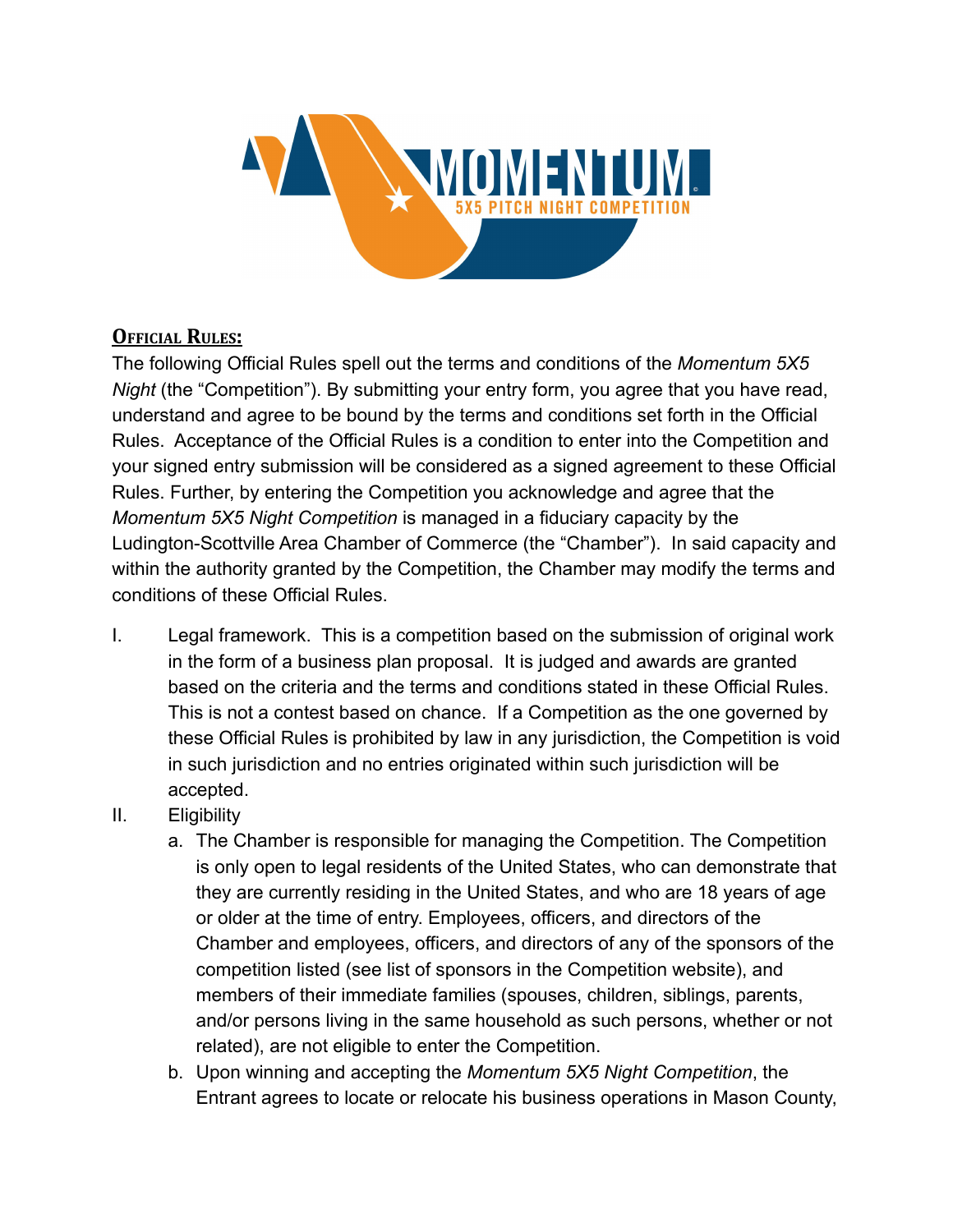Michigan, within a year from the date of the award, and continue operations in Mason County for a minimum of three years from the date of the award.

- c. Any non-resident of Mason County, Michigan, is eligible to apply if the Entrant is willing to move his business operations into Mason County, Michigan within one year of being awarded and accepting the *Momentum 5x5 Night Competition* prize, and remain in Mason County for a minimum of three years from the date of the award. A mailing address alone will not be considered sufficient eligibility for businesses whose primary base of operations is outside of Mason County.
- III. Entrance Requirements
	- a. This competition is for independent ventures in the business plan, start-up/ideation, early growth, or seed stages.
	- b. The entrant may be a for-profit or non-profit venture.
	- c. Previously existing businesses or organizations with sales or revenues above \$100,000 per year will not be considered.
	- d. Entrants who have previously been awarded \$10,000 or more in contest prize money will not be eligible, or past winners of Momentum 5x5 Night.
	- e. Entrance to the Competition should be through the Competition's website dedicated portal. All documents and attachments should be uploaded electronically as one entry.
	- f. The deadline for uploading entries is July 22, 2022 at 11:59 PM.
- IV. General Conditions of the Competition:
	- a. Except where prohibited by law, all entries that are selected as one of the semi-finalists permit the Chamber to use, without notice or further compensation, worldwide and in perpetuity in any and all forms of media, now known and hereafter devised, such winner's name, likeness, pictures, photographs, voice, biographical information, and statements for purposes of advertising, trade, promotion, and publicity. Once submitted all information on submission forms, not just those of the semi-finalists, becomes the property of the Chamber and will not be returned.
	- b. Each entrant is liable for use or misuse of trademark or copyrighted materials and would hold the Chamber harmless from any claims arising out of the inappropriate or illegal use of a said trademark or copyrighted material. For all legal purposes, the Competition assumes all work submitted is original and belongs to the Entrant.
	- c. The use of the names and logos of the Competition and the Chamber by the entrant is not allowed; unless the Entrant has obtained prior permission for its use and a sample of any written material to be distributed containing the above names has been submitted for approval.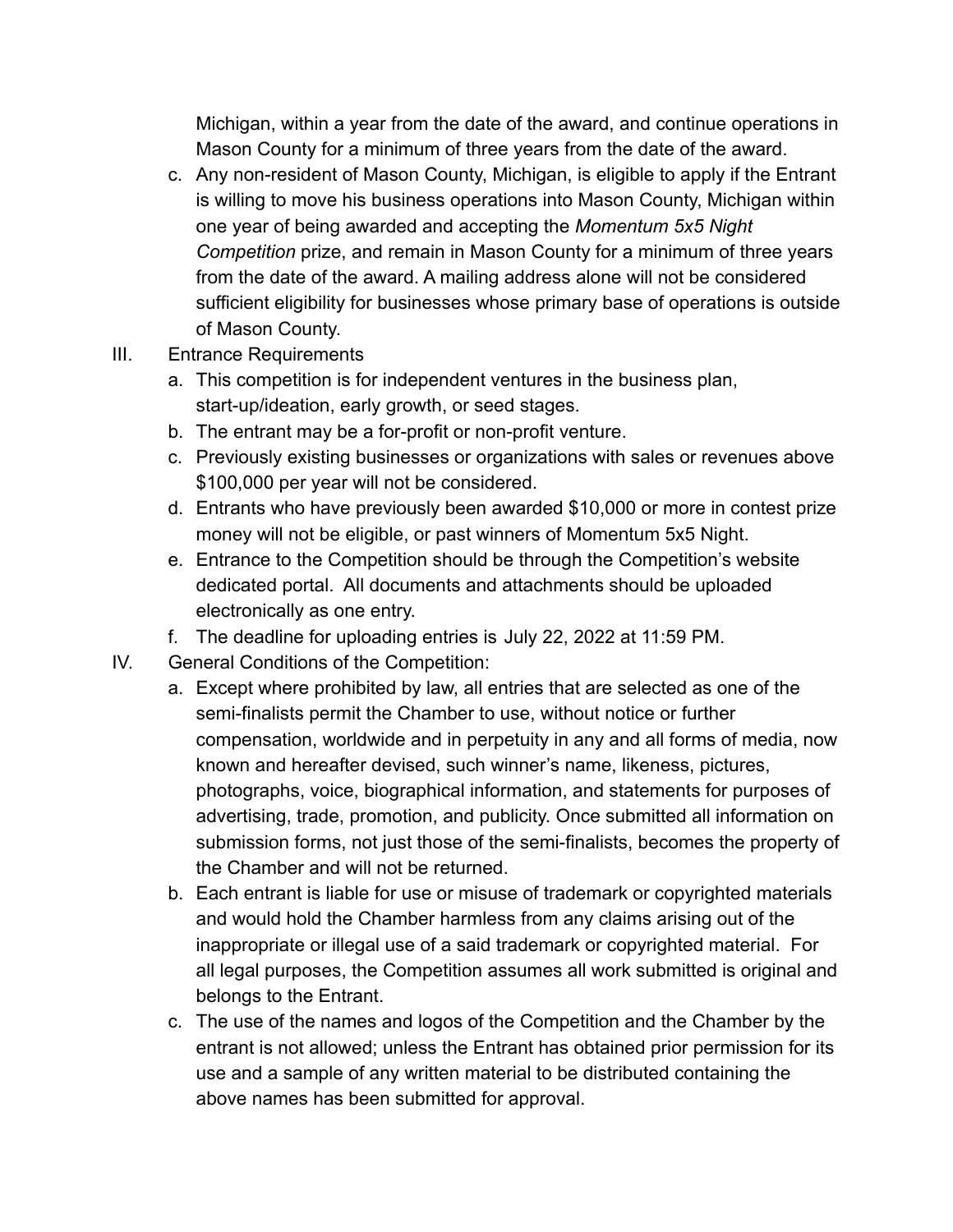- d. The Chamber is not liable for any disclosure of confidential information contained in the Entrant's documents. Each Entrant must be careful to submit all information necessary to portrait a winning business plan but should be careful to withhold any proprietary information, which disclosure may be legally protected.
- V. Disqualification: The Chamber reserves the right, at its sole discretion, to disqualify any individual it (or its authorized designee hosting the Website) finds to be: (i) tampering with the entry process or otherwise tampering with the operation of the contest, the Website, or any web page or web banner ad related to the Competition; (ii) acting in violation of the Official Rules; (iii) acting in a disruptive manner, or with intent to annoy, abuse, threaten, harass, harm, mislead, or defraud any other individual or entity; or (iv) otherwise in violation of the law as solely determined by the Chamber. Any person attempting to defraud the Competition or the Chamber or the other contestants or in any way tamper with the Competition will be ineligible to compete in the Competition or win a prize. The Chamber may seek any and all remedies available to it, including, if appropriate, filing complaints with legal authorities.
- VI. Right to Cancel: The Chamber, at its sole discretion, reserves the right to cancel, terminate, modify, or suspend the Competition if it determines that the administration, security, fairness, integrity, or proper conduct of this Competition has been compromised.
- VII. Limitation of Liability: The Chamber is not responsible or liable for entries that are illegible, late, forged, destroyed, lost, misplaced, stolen, misdirected, tampered with, incomplete, deleted, damaged, garbled, altered, or otherwise not in compliance with these Official Rules, whether caused by the Chamber, the Entrant, or anyone else.
- VIII. Entrants' Own Work: Your submission must be entirely your (or in the case of a team effort, your team's) own original creation and must not infringe upon or violate any laws or any rights of third parties, including, but not limited to, such violations as infringement of copyright, patent, trademark, trade secret or other proprietary or property right, libel, defamation, violation of rights of privacy, publicity, personality or celebrity, or any contract right, or any other right of any individual, corporation, or entity. Entrants must obtain all necessary permissions, licenses, clearances, releases, waivers of moral rights and other approval from third parties (including but not limited to all copyright holders and all individuals appearing in a video submission), necessary to use the submission, in whole or in part, in any way, including without limitation, to reproduce, make derivatives, edit, modify, translate, distribute, transmit, publish, license, and broadcast worldwide, by any means. Any and all such permissions, licenses, clearances,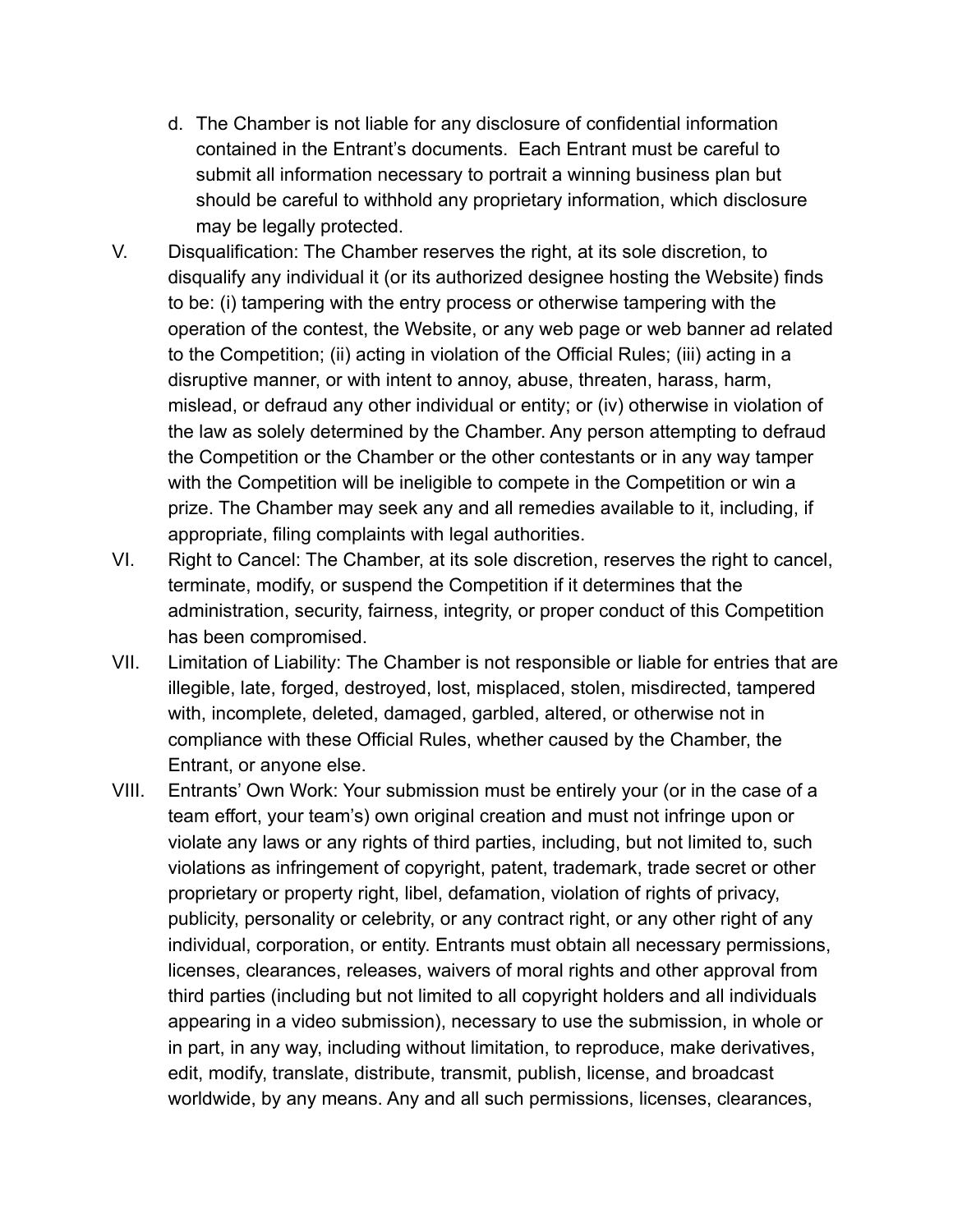releases, waivers of moral rights and approvals must be provided to the Chamber upon its request. The Chamber shall not be responsible to a third party for any Entrant's failure to comply with this provision, and each Entrant agrees to indemnify the Chamber for any such claim.

- IX. Affidavit & Release: As a condition of being awarded a prize, the winner may be required to execute and deliver to the Chamber a signed Affidavit of Eligibility, which includes an acceptance of these Official Rules and a release of liability.
- X. Obligations of Winner: As a condition of being awarded a prize, the winner of the Competition will be required to enter into a contract with the Chamber. The contract, among other things, will contain terms regarding how and when the prize money will be distributed. The prize money will be distributed on a reimbursement basis.
- XI. Release and Waiver: By entering the Competition, each Entrant irrevocably agrees and acknowledges to be bound by the Official Rules and all applicable federal and/or state laws and decisions of the Chamber, which are final and binding in all respects; to forever and irrevocably waive all of his rights to claim ambiguity with respect to the Official Rules and to waive all of his rights to bring any claim, action, or proceeding against the Competition and/or the Chamber in connection with the Competition; and to forever and irrevocably release, indemnify, and hold harmless the Competition and/or Chamber and its respective officers, directors, employees, or agents including outside attorneys, representatives, successors, and assigns (collectively the "Releases") from any liability (including, but not limited to, liability for defamation, libel, slander, invasion of privacy, infringement of publicity or any intellectual property rights, any property loss, damage, personal injury, bodily injury, death, expense, accident, delay, inconvenience, or irregularity, and any indirect, incidental, consequential, special, punitive, or exemplary damages of any kind, even if the Releases have been advised of the possibility of such loss or damages), costs and expenses (including without limitation, reasonable outside attorneys' fees) that may arise from, result from, or are in connection with: (a) the Competition including, but not limited to, any Competition-related activity or element thereof and the entrant's entry, participation, or inability to participate in the Competition, (b) the violation of any privacy, personal, publicity, or proprietary rights; (c) typographical errors in these Official Rules or any Competition promotional materials; (d) any change in the prizing (or any components thereof) due to unavailability, business, or creative considerations, or due to reasons beyond the Chamber's control or otherwise permitted in these Official Rules; (e) any interruptions in or postponement, cancellation, or modification by the Competition; (f) human error; (g) incorrect or inaccurate transcription, receipt, or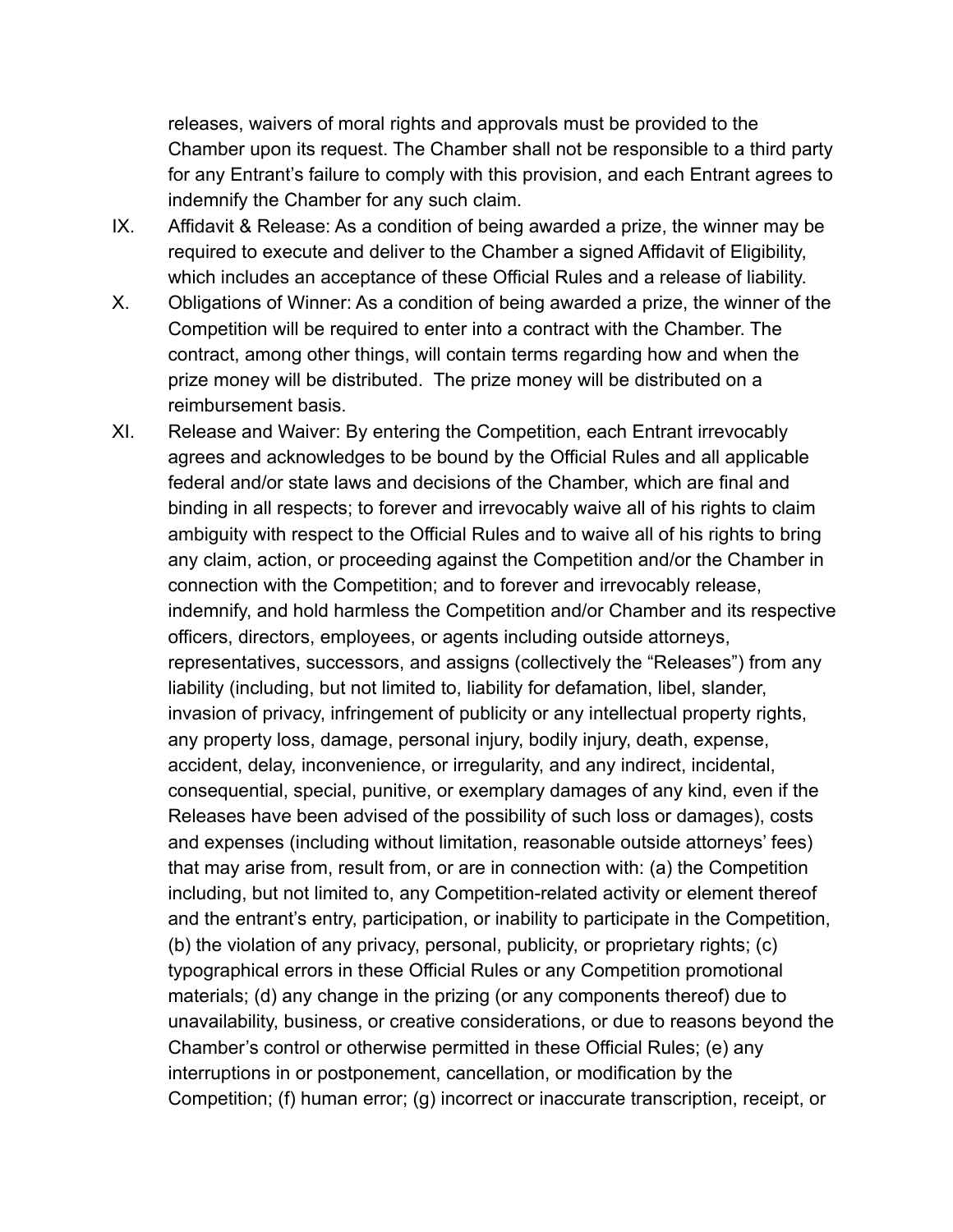transmission of any part of the Competition entry; (h) any system, computer timing, and/or dating mechanism, computer equipment, software, or Internet service provider utilized by the Chamber or by an Entrant; (i) interruption or inability to access the Competition, the Website, or any other Competition-related web pages or any online service via the internet due to hardware or software compatibility problems; (j) any damage to Entrant's (or any third person's ) computer and/or its contents related to or resulting from any part of the Competition; (k) any lost/delayed data transmissions, omissions, interruptions, defects, and/or any other destroyed, incomplete, undeliverable or damaged Competition entries, (l) any wrongful, negligent, or unauthorized act or omission on the part of the Chamber or any of its agents or employees; (m) the public voting or the tabulation of the votes, or (n) the selection by the Chamber or its advisors of the finalists.

#### **Presentation Night**:

**Tuesday, August 16, 2022**

**1161 N. Lakeshore Drive Ludington, MI 49431 Time: 6:00 pm**

#### **How to Enter:**

Each Entrant will register at <http://www.momentumstartup.org/momentum-5x5-night.html> you must register and submit business outlines in their entirety before or by

July 22, 2022 11:59 PM

Registration is just the first step. Your complete business outline must be submitted by this date and time. If you are unable to upload your outline, you need to deliver the complete business outline to the Chamber of Commerce office by 5:00 PM on July 22 to be included in the competition.

Ludington and Scottville Area Chamber of Commerce

119 S. Rath Ave.

Ludington, MI 49431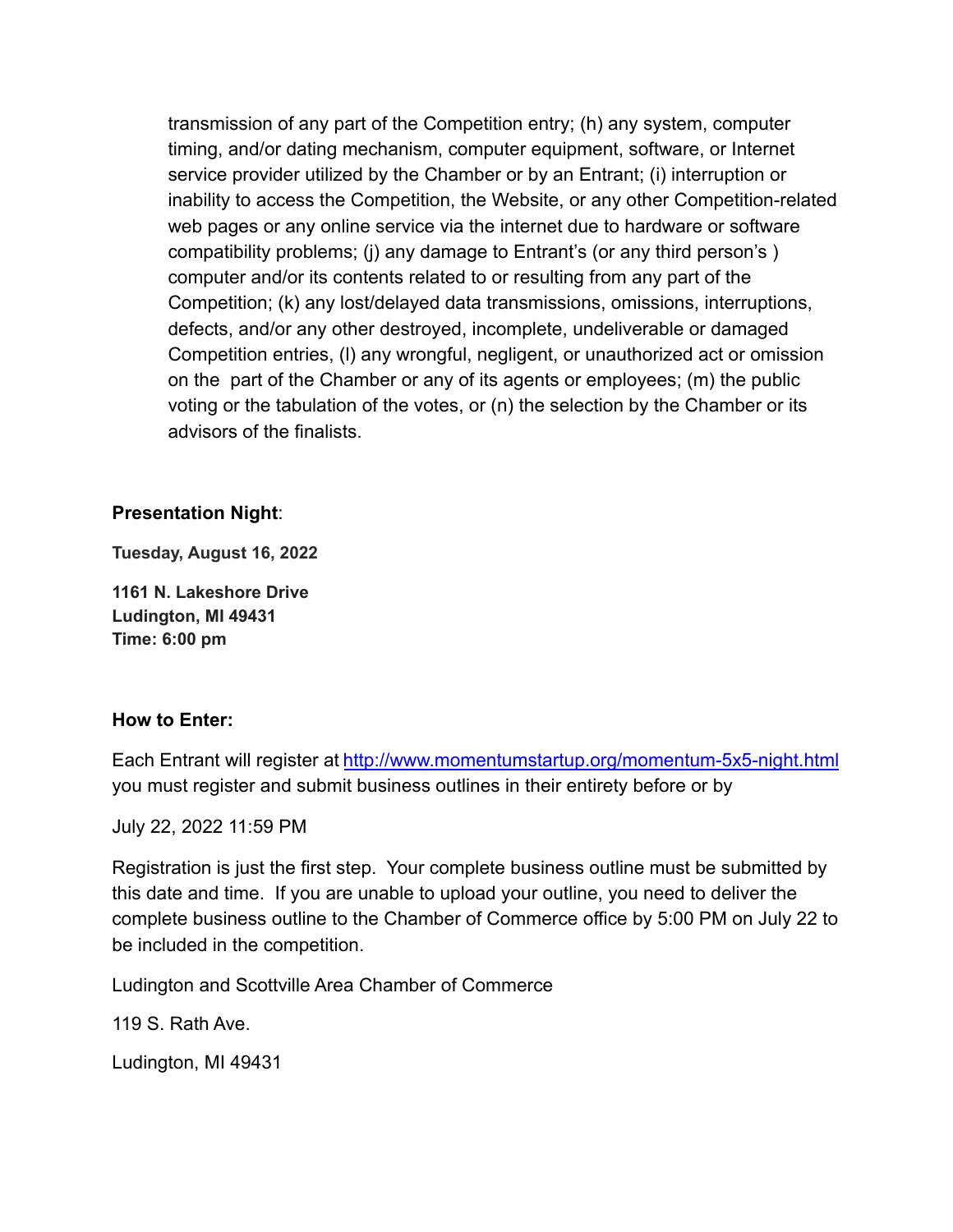#### 231.845.0324

#### **Entrance Requirements**

- a. This competition is for independent ventures in the business plan, start-up/ideation, early growth, or seed stages.
- b. The entrant may be a for-profit or non-profit venture.
- c. Previously existing businesses or organizations with sales or revenues above \$100,000 per year will not be considered.
- d. Entrants who have previously been awarded \$10,000 or more in contest prize money will not be eligible.
- e. Entrance to the Competition should be through the Competition's website dedicated portal. All documents and attachments should be uploaded electronically as one entry.
- f. The deadline for uploading entries is July 22, 2022, at 11:59 PM

The Top Five Entrants will present their idea to judges and a live audience.

Entrants are given five minutes to clearly present their idea. The use of demonstration materials is encouraged. The presentation will convey at a high level how the company or organization will generate revenue. A successful presentation will convey the product (or service), place, price, and promotion in the target market. It will also address market research and demonstrate how this will meet a market need or demand better than existing alternatives.

The Epworth Assembly and Epworth Church Association will select a panel of 4 judges, the live audience will be used as a fifth judge in case of a tie that will score the Entrants based on the following criteria.

- 1.) Use of market research data
- 2.) Passionate and enthusiastic presentation of the idea
- 3.) Scalability
- 4.) A clear statement of assumptions
- 5.) Demonstration of a competitive advantage
- 6.) Indication of how the prize money will be used